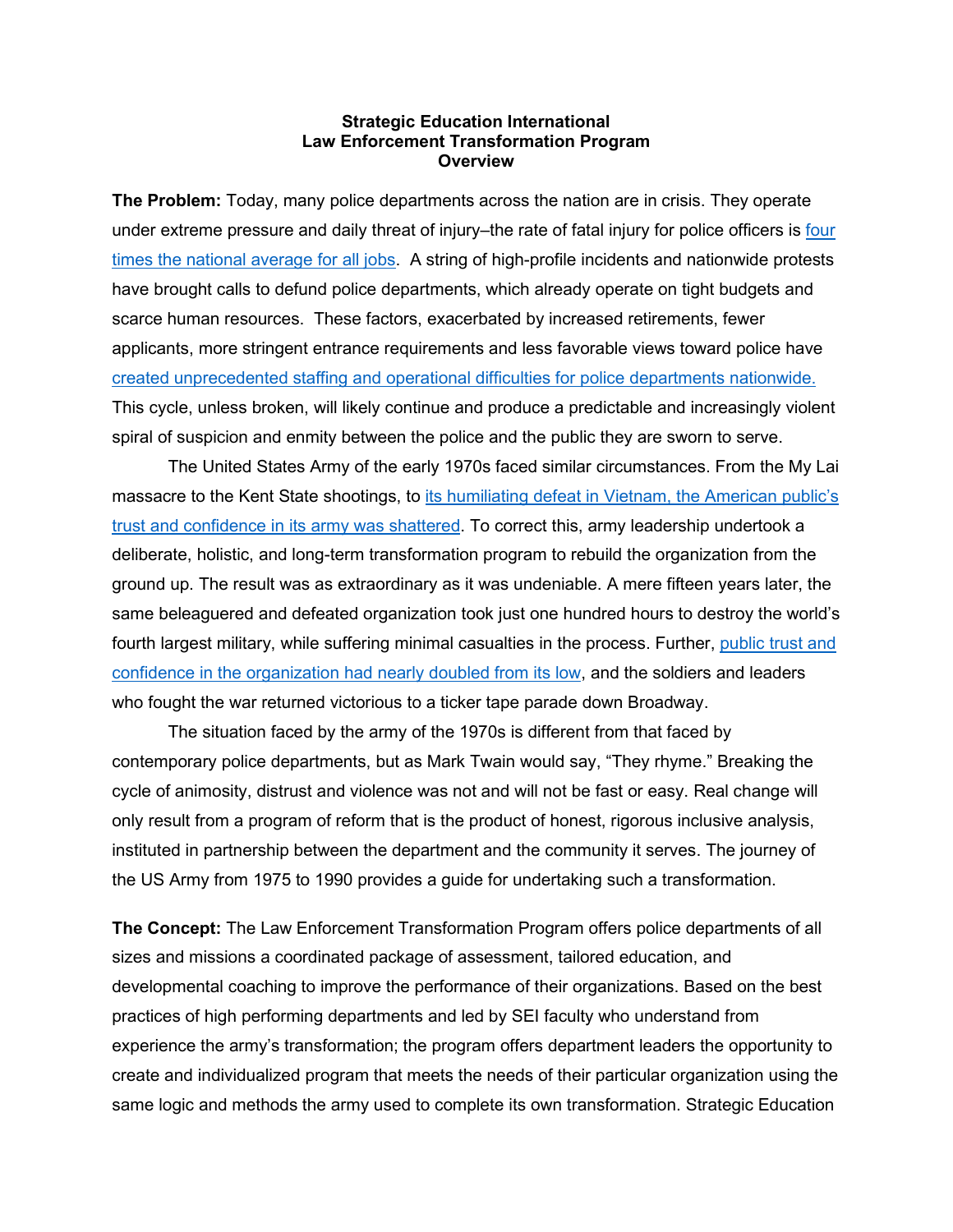International does not pretend to be expert in all facets of law enforcement or have a "Silver Bullet" to fixing problems. Rather, we have a team of experts with a proven track record in successful organizational change.

**The Program:** The program consists of four modules that build performance and professionalism extending from the individual to the community level. The curriculum is a combination of self-directed online learning buttressed by weekly in person group sessions. We tailor the program in partnership with department and community leaders to meet specific needs and maximize impact. The modules are intended to be integrated rather than sequential for utmost effectiveness. Specific training schedules will be developed in conjunction with department staff to allow simultaneous work across all multiple echelons within the police force and include periodic community outreach and interagency engagement.

**Module 1: Individual Development** Individual assessment and Professional skills Key Performance Indicator (KPI) development

> **Module 2: Team Development** Team formation and development Leadership coaching, conduct and values

> > **Module 3: Organizational Development** Assessing performance, planning and conducting change Leader – follower relationships and professionalism

> > > **Module 4: Community and Interagency Engagement** Community engagement and creating consensus Assessing the environment and Transforming Crisis Systems

The initial assessment employs surveys based on Harvard's ["Executive Session on Policing."](https://www.ojp.gov/pdffiles1/nij/248476.pdf)  SEI faculty uses the results to create a "quad chart" that outlines the educational path and documents progress and skill development. The modules progress from foundational individual skills to organizational skills that increase efficiency and improve relations with the community.

- **Module 1** (Individual Development) includes topics such as intercultural competence and tactical empathy as well as performance oriented individual training, designed to maximize officer competence.
- **Module 2** (Team Development) focuses on building strong professional teams that engender trust in both individual officers and the community they serve.
- **Module 3** (Organizational Development) is centered on placing the department on a sustainable trajectory. In addition to leadership and professionalism, it also focuses on such things as training management, budgeting and logistics.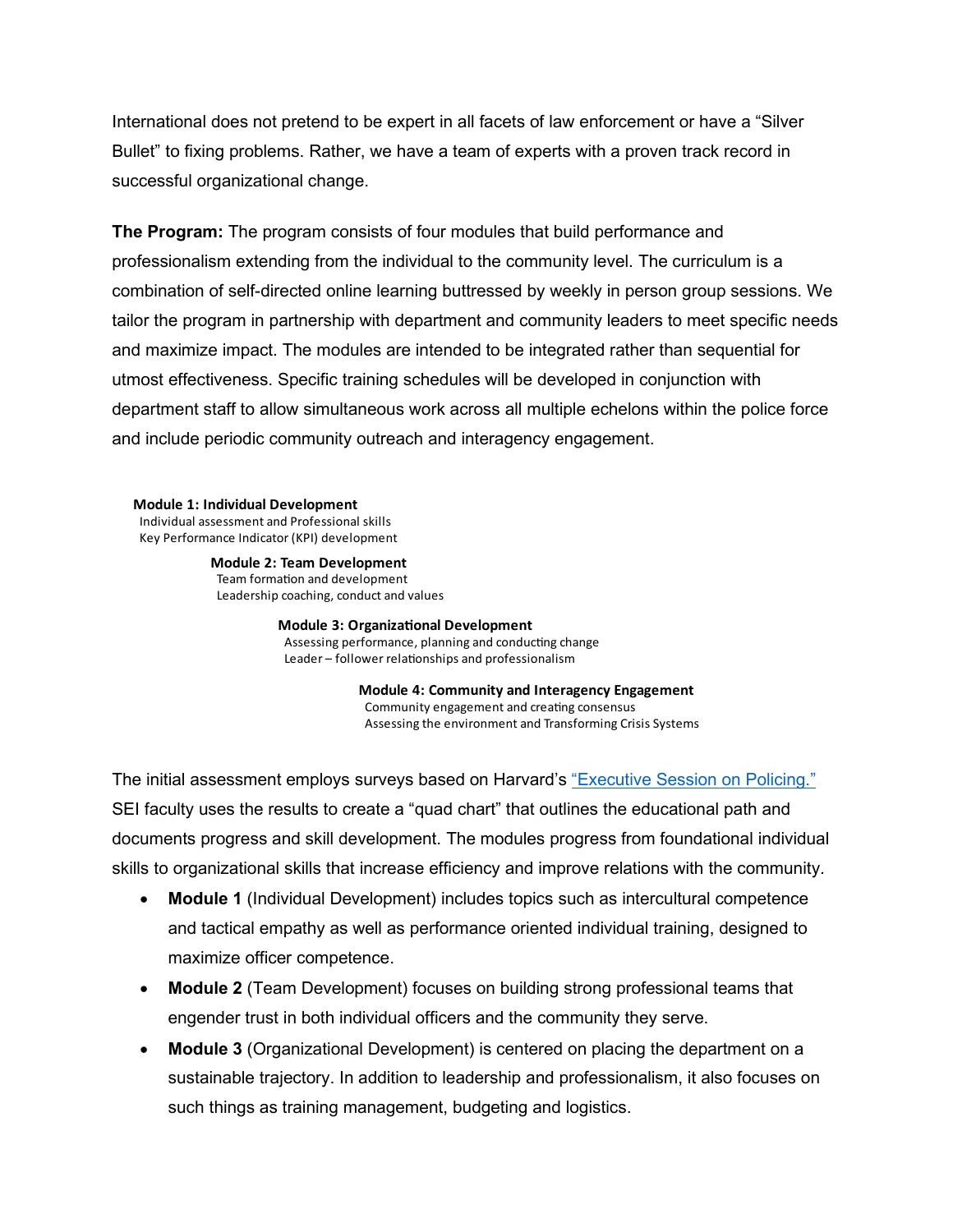• **Module 4** (Community and Interagency Engagement) is designed to be conducted with members of other local first responders-such as fire departments and EMS. It is also focused on engagement with the local government and community representatives.



This curriculum also includes sustainment sessions following completion to ensure organizations maintain momentum. The program typically takes a year to complete. SEI structures pricing to fit within organizational budgets. SEI will also assist departments with identifying external funding opportunities to offset costs.

**SEI Organization and Faculty.** Strategic Education International (SEI) is an educational nonprofit organization (501(c)3) with a mission to improve the practice of domestic and international security through the education of current and emerging professionals. We design and deliver customized programs to support students' understanding, development, and professionalism. Our faculty are practitioners with decades of experience in transforming systems in crisis and leading organizational change.

## **Faculty Leaders:**

**James M. Dubik, PhD**: a retired army three-star general with over 37 years of active service. He served as the Commander of the Multi-national Security Transition Command in Iraq, which